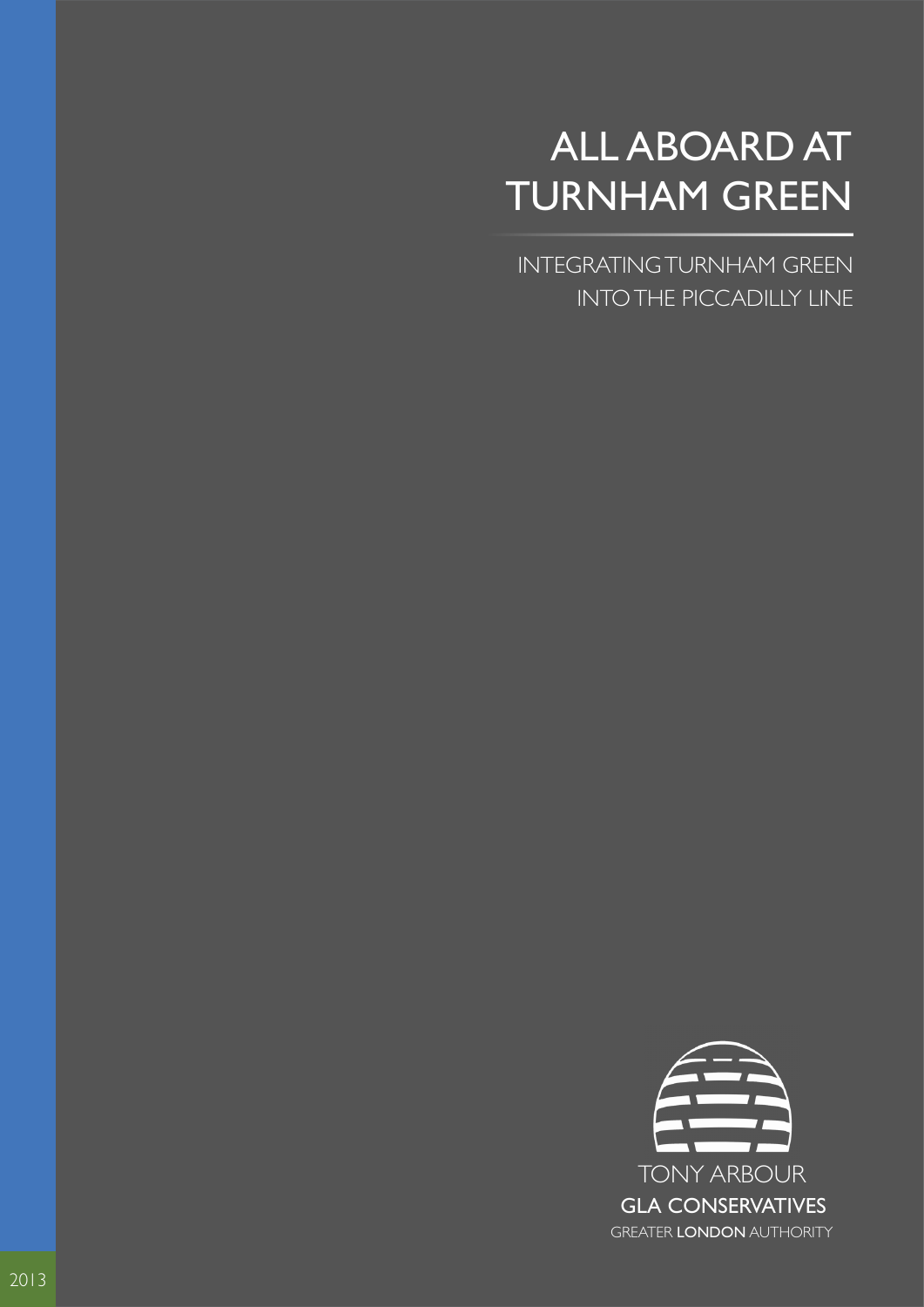# **CONTENTS**

| Introduction                                              |                |
|-----------------------------------------------------------|----------------|
| History                                                   |                |
| Local campaigns                                           | $\sqrt{2}$     |
| Cost benefit analysis                                     | $\sqrt{2}$     |
| Station safety / reliability of the District Line service | $\sqrt{2}$     |
| Passenger numbers                                         | $\overline{4}$ |
| Annual entry/exit figures 2007 - 2012                     | $\overline{4}$ |
| The Tube Improvement Plan                                 | 5              |
| The Crossrail Factor                                      | 5              |
| Conclusion / recommendations                              | 6              |
| Feedback                                                  | 7              |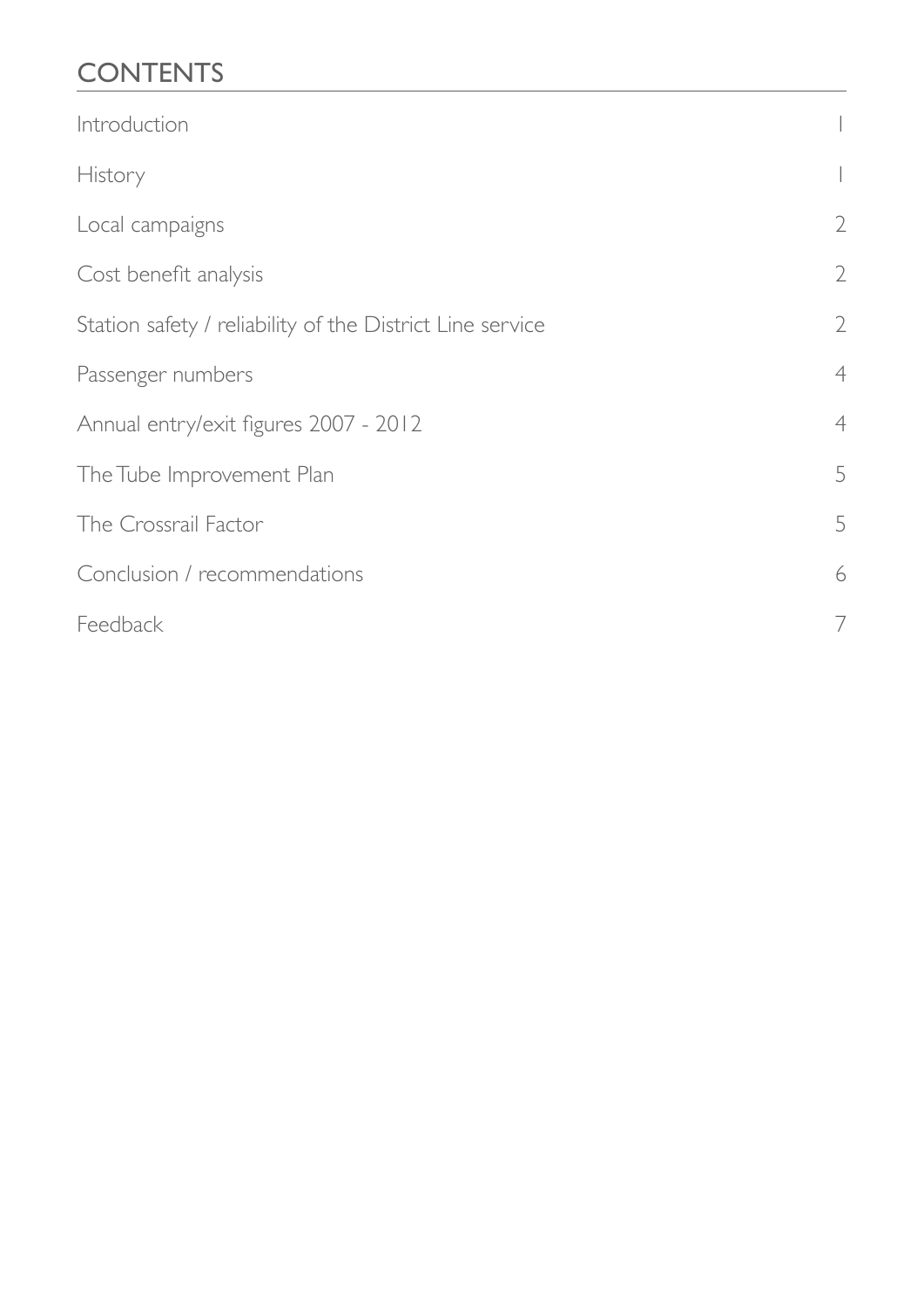### <span id="page-2-0"></span>INTRODUCTION

Turnham Green is a busy underground station in West London which is served by the District Line and, at very restricted times only, the Piccadilly Line. For more than 10 years there has been a groundswell of opinion that the station is overcrowded and dangerous, particularly at peak times, and that Turnham Green should be fully integrated into the Piccadilly Line. Transport for London (TfL) has always stated that the potential benefit to a number of passengers of being able to access the Piccadilly Line at Turnham Green is heavily outweighed by the disadvantage to other Piccadilly Line users of the additional journey time. This report argues that it is time for London Underground (LU) to look at the issue again in view of recent passenger usage figures and developments.

### **HISTORY**

Turnham Green Station has existed in various forms since it was built in 1869, when it was part of the London and South Western Railway. Underground services arrived here in 1877 when the District Line was extended west of Hammersmith.

Two years earlier, the developer Jonathan Carr had bought 24 acres of land just north of Turnham Green Station and the Bedford Park Garden Suburb was created – the world's first Garden Suburb.<sup>1</sup> During the early part of the 20<sup>th</sup> century, the houses built by Carr had come into multi-occupation and the population also expanded in surrounding areas such as Chiswick from 8,508 in 1871, to 21,963 by 1891 and 38,697 by  $1911<sup>2</sup>$ 

By the 1930s congestion had become so serious on this line that the Piccadilly line was extended west to relieve some of the pressure, taking over the whole line in some areas and running alongside in others – in the case of Turnham Green it ran alongside what is now the District Line. However, in 1932 Piccadilly Line trains ceased to call at Turnham Green, albeit that it had never been a regular stop for Piccadilly services. They did not return to the station until 1963. In the 1970s the Hounslow branch of the Piccadilly Line was extended to Heathrow Airport, with a station at Terminal 5 added in 2008.

The current restricted times came into force in January 1997, with Piccadilly Line trains stopping only before 06:50 and after 10:30 Monday to Saturday and from 06:23 to 07:45 and 22:33 to 23:55 on Sundays.3

Transport for London's rationale for not having more Piccadilly Line trains stopping at Turnham Green states:

*"TfL continually reviews Tube timetables to ensure we are running the most efficient service. Although we recognise that stopping more Piccadilly line trains at Turnham Green would benefit customers using that station, we do not currently do so because it would mean decreasing the service to other parts of the Piccadilly line, longer journey times for customers passing through Turnham Green station and a potentially*  less reliable service for all passengers on the line (as trains would have less time at the end of their *journey to recover from delays, reducing the chance of starting their next journey on time)."<sup>4</sup>*

<sup>1.</sup> Affleck Greeves, T. 1975 "Bedford Park, the First Garden Suburb", Jones Bolsterli, M. 1977 "The Early Community at Bedford Park : "Corporate Happiness" in the First Garden Suburb"

<sup>2.</sup> *Census*, 1801-1961

<sup>3.</sup> http://www.davros.org/rail/culg/piccadilly.html and [http://journeyplanner.tfl.gov.uk/user/AHF/TLJJP16P1\\_\\_0000764c.pdf](http://journeyplanner.tfl.gov.uk/user/AHF/TLJJP16P1__0000764c.pdf)

<sup>4.</sup> <http://www.tfl.gov.uk/corporate/media/newscentre/metro/28435.aspx>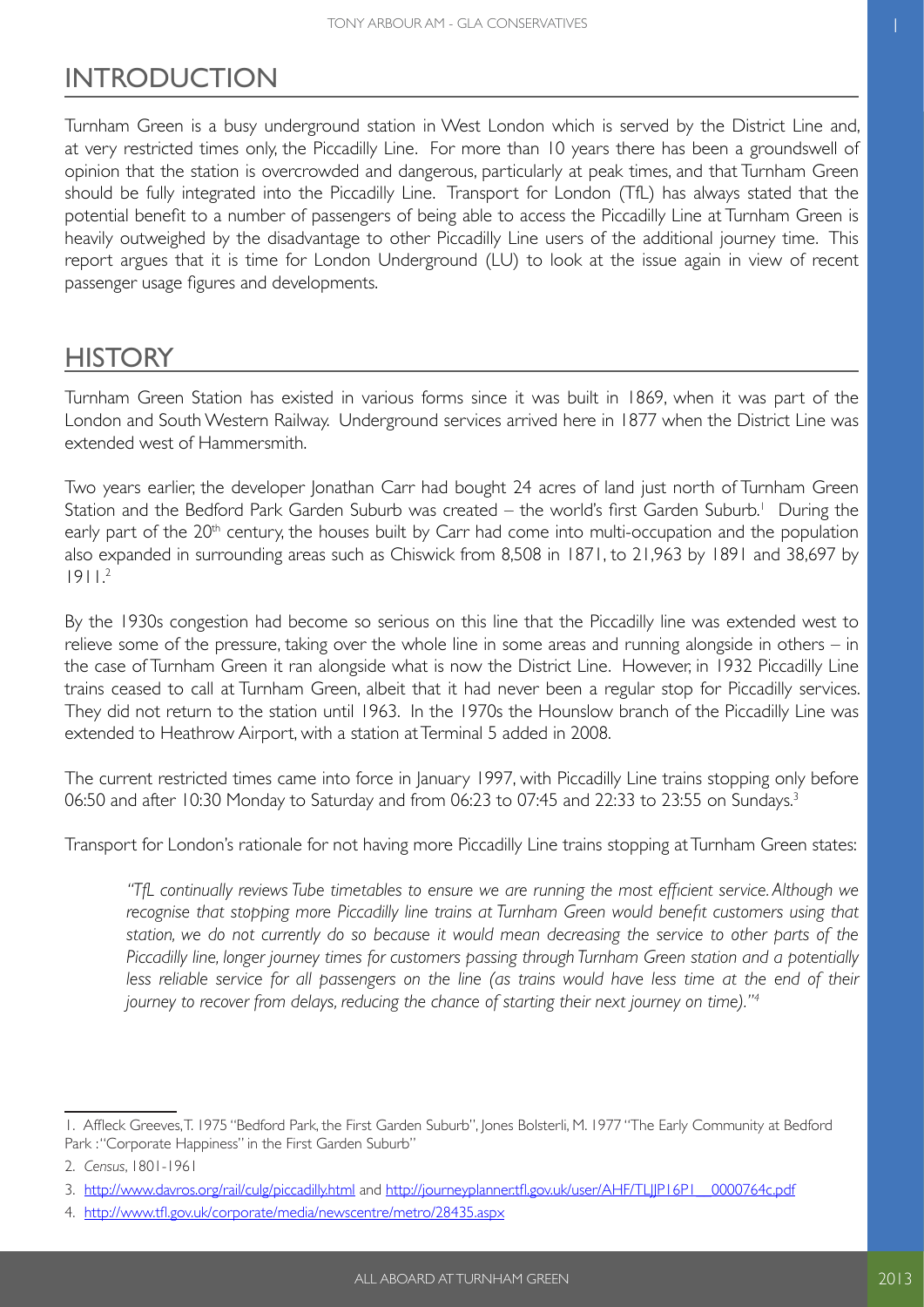### <span id="page-3-0"></span>LOCAL CAMPAIGNS

This report draws together previous and current arguments put forward by various observers and campaigners but also adds a neoteric perspective in order to persuade TfL to reassess their position on the issue.

There have been numerous local campaigns asking for the Piccadilly Line trains to stop at Turnham Green over the last few years, including one currently being run by local MP Mary Macleod, who delivered a petition to the Mayor in October 2013 signed by nearly 4,000 people from Chiswick and surrounding areas. She has also organised an online petition which has gained over 3000 signatures to date.<sup>5</sup>

Chiswick W4.com, a website covering the area served by Turnham Green station, has received contributions on its forum for more than a decade about the same issue and also has articles giving many reasons why Turnham Green should have a stopping service on the Piccadilly Line including safety issues, better customer service and scepticism surrounding the cost-to-benefit claims put forward by Transport for London.<sup>6</sup>

### COST BENEFIT ANALYSIS

Transport for London have used the explanation that the benefit for those passengers wishing to use the Piccadilly Line from Turnham Green is outweighed by the inconvenience for other Piccadilly Line users along the line to preclude trains stopping at Turnham Green. TfL appraises the costs and benefits of all its investment programmes and projects including maintenance works. A range of benefits are considered, and adaptation requirements are assessed where relevant, alongside other benefits such as improved journey time, safety or equality considerations and reduced congestion.<sup>7</sup>

In reviewing the business case for Piccadilly Line trains stopping at Turnham Green in 2013, TfL argued that a longer journey time of between 1 and 2 minutes would be experienced by approximately 248,000 passengers per weekday, whilst the reduced wait time or journey time saving of on average 3.7 minutes would be experienced by approximately 19,000 passengers.<sup>8</sup>

The improved journey time would be an obvious benefit for those Turnham Green customers currently forced to travel to Hammersmith in order to change onto the Piccadilly Line to reach central London. Although the saving in average train journey time quoted above is marginal the need to change trains for Piccadilly line users using Turnham Green, plus the extra stops on the District Line, mean an increased journey time of up to 15 minutes each way, according to regular users of the station. $9$  However, this factor has apparently not been taken into account in the cost benefit analysis used by TfL.

## STATION SAFETY / RELIABILITY OF THE DISTRICT LINE SERVICE

There are safety issues at Turnham Green station which contribute to the argument for Piccadilly Line trains stopping at the station. Platforms become severely overcrowded during peak times, causing bottlenecks,

8. [https://consultations.tfl.gov.uk/tube/ee771ef4#tips](https://consultations.tfl.gov.uk/tube/ee771ef4%23tips)

<sup>5.</sup> [http://www.change.org/en-GB/petitions/the-mayor-of-london-boris-johnson-stop-piccadilly-line-trains-at-turnham-green-station](http://www.change.org/en-GB/petitions/the-mayor-of-london-boris-johnson-stop-piccadilly-line-trains-at-turnham-green-station-throughout-the-day)[throughout-the-day](http://www.change.org/en-GB/petitions/the-mayor-of-london-boris-johnson-stop-piccadilly-line-trains-at-turnham-green-station-throughout-the-day)

<sup>6.</sup> <http://www.chiswickw4.com/> and [http://www.chiswickw4.com/default.asp?section=community&link=http://appasp.ChiswickW4.](http://www.chiswickw4.com/default.asp?section=community&link=http://appasp.ChiswickW4.com/server/app/forum/default.asp?site=1) [com/server/app/forum/default.asp?site=1](http://www.chiswickw4.com/default.asp?section=community&link=http://appasp.ChiswickW4.com/server/app/forum/default.asp?site=1)

<sup>7.</sup><http://archive.defra.gov.uk/environment/climate/documents/adapt-reports/06road-rail/transport-london.pdf>

<sup>9.</sup> <http://www.chiswickw4.com/default.asp?section=community&page=issuetube6.htm>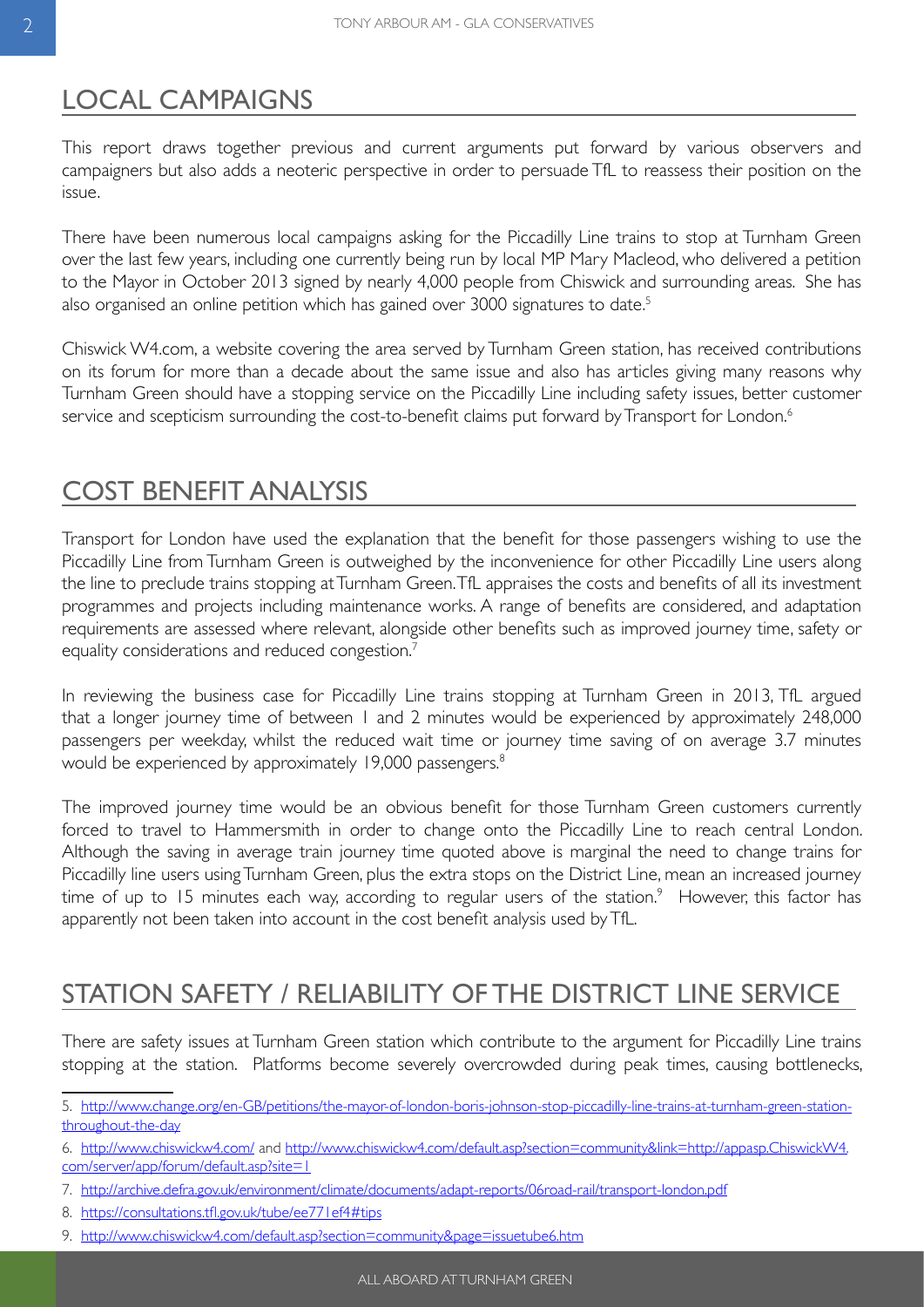particularly at the top of the stairs, where the platforms are narrow, from passengers boarding and leaving trains. Non-stopping trains on the Piccadilly Line pass through the station at speed, which contributes to the danger factor. Congestion at the station, serious even under normal conditions in the rush hour, is exacerbated by the following factors:

⋅ District Line rolling stock performance: this falls well below that of the Piccadilly Line, as can be seen from the latest performance figures from Transport for London (June-July 2013), shown below.<sup>10</sup>

#### London Underground Performance Report - Period 4 2013/14 Rolling Stock Mean Distance Between Failures

|            | Period 3 | Period 4 | $MAA*$ |
|------------|----------|----------|--------|
| District   | 33,887   | 26,404   | 28,251 |
| Piccadilly | 50,741   | 30,408   | 43,547 |

*Higher numbers represent better performance*

The number of train kilometres operated in customer service divided by the number of rolling stock related service disruptions of 2 minutes or more.

⋅ Signal and point related performance: again, the District Line has more signal and Point related delays than the Piccadilly Line according to TfL's latest performance figures.

### London Underground Performance Report - Period 4 2013/14

#### Signal and Point Related Delays >2 minutes

|            | Period 3      | Period 4 | MAA*     |
|------------|---------------|----------|----------|
| District   | $\sim$<br>ے ر | 42       | <u>.</u> |
| Piccadilly |               | 24       | 18       |

*Lower numbers represent better performance*

The number of train control asset-related service disruptions of 2 minutes or more.

⋅ Delays caused by track related issues: The District Line was affected by a number of track defects with temporary speed restrictions put in place to allow for train services to continue.

#### London Underground Performance Report - Period 4 2013/14 Track Related Delays >2 minutes

|                                            | Period 3 | Period 4 | $MAA*$ |  |  |
|--------------------------------------------|----------|----------|--------|--|--|
| <b>District</b>                            |          |          |        |  |  |
| Piccadilly                                 |          |          |        |  |  |
| Lower numbers represent better performance |          |          |        |  |  |

\*Moving annual average

Overall during June and July 2013, in terms of lost customer hours, the performance figures for the District Line compared to the Piccadilly Line were poor, with District Line customers losing 74,254 travelling hours compared to 26,072 for those using the Piccadilly Line.<sup>11</sup>

<sup>10.</sup><http://www.tfl.gov.uk/assets/downloads/lu-performance-report-period-4-2013-14.pdf>

<sup>11.</sup> <http://www.tfl.gov.uk/assets/downloads/lu-performance-report-period-4-2013-14.pdf>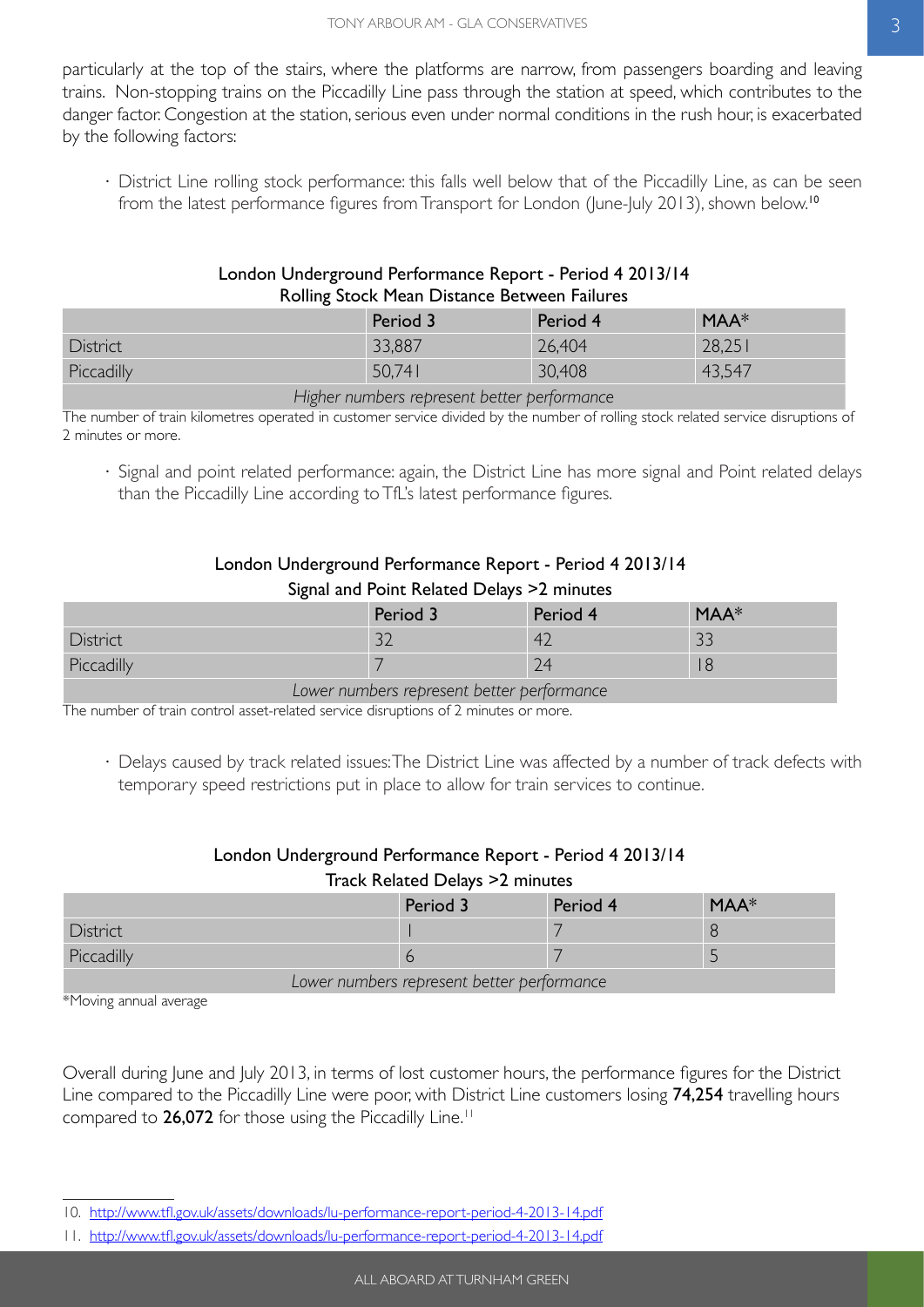### <span id="page-5-0"></span>PASSENGER NUMBERS

TfL have stated that:

*"…….. despite an increase in frequency and reliability of Tube services at Turnham Green station since 2007, there has not been a trend of increasing numbers of people using the station.*

*In 2007, an average of 21,256 people used the station each weekday; the number has since decreased slightly with 20,938 people using it every weekday in 2011."*

However, according to TfL's own figures, in 2012 passenger numbers at Turnham Green placed it in the top 60 in London outside Zone 1 and in the top 35 excluding Zones 1 and 2. It had an annual footfall of over 6 million passengers (i.e. those entering and exiting at the station), more than that of Hyde Park Corner and Mansion House in Zone 1.<sup>12</sup>

If the annual number of passengers entering and exiting at Turnham Green since 2007 is compared with other stations on this part of the District line where the Piccadilly Line runs alongside, Turnham Green exceeds these stations in terms of growth and footfall. This includes Acton Town and Ealing Common where Piccadilly Line trains stop regularly throughout the day and evening. Indeed Turnham Green has a positive growth trendline, compared to the others' negative trendlines, strengthening the case that the original cost benefit analysis has been weakened over the years in terms of the number of passengers using Turnham Green.



### ANNUAL ENTRY / EXIT FIGURES 2007 - 201213

12. <http://www.tfl.gov.uk/corporate/modesoftransport/londonunderground/1592.aspx>

13.[www.tfl.gov.uk/assets/.../multi-year\\_station-entry-and-exit-figures.xls](file:///\\homedata\home$\PThatcher\Reports\www.tfl.gov.uk\assets\...\multi-year_station-entry-and-exit-figures.xls)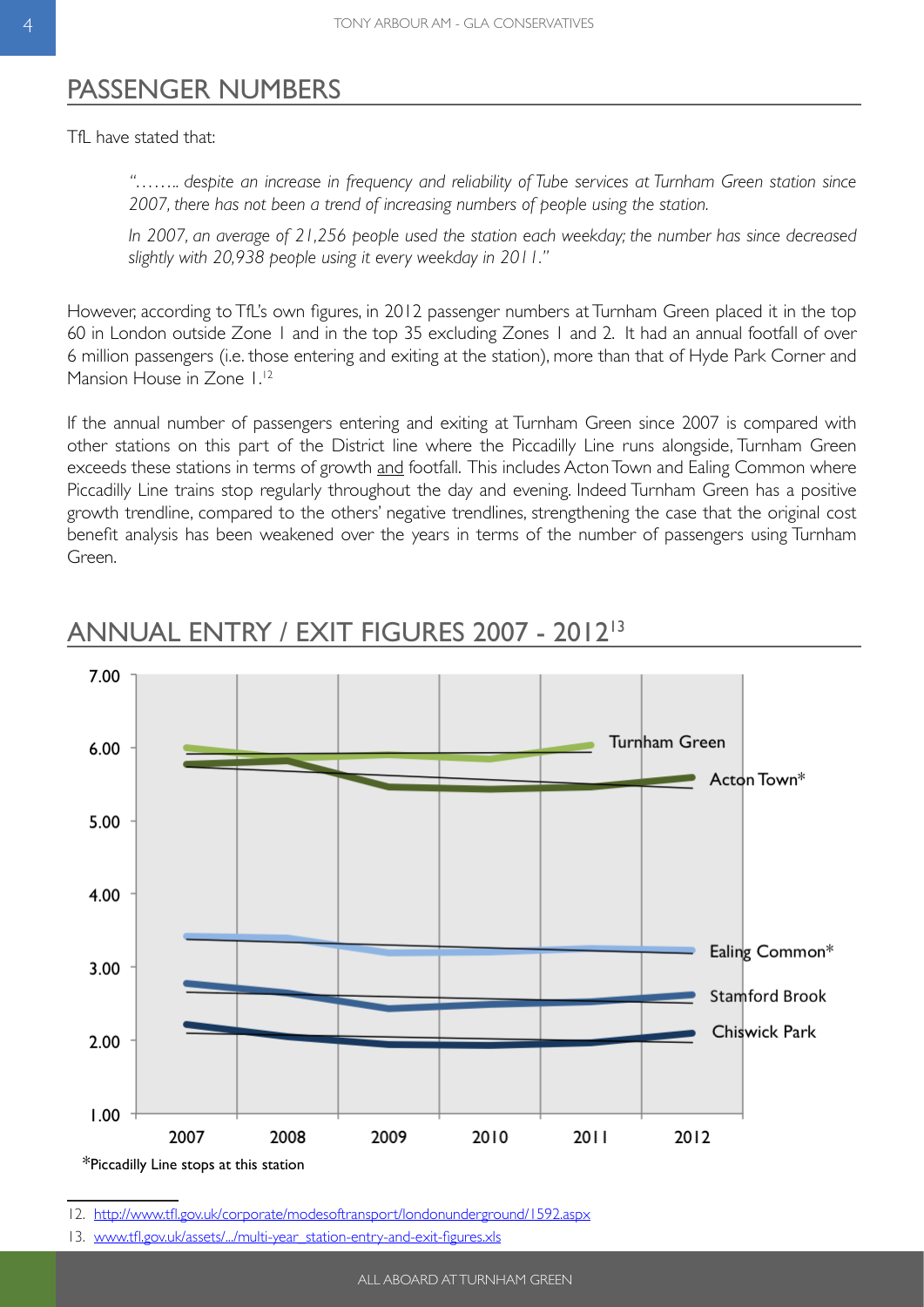### <span id="page-6-0"></span>THE TUBE IMPROVEMENT PLAN

London Underground is currently embarking on a huge programme of improvements to their lines, including the Piccadilly Line and consulted the public between 27 August and 7 October 2013.<sup>14</sup> Turnham Green was specifically targeted in the consultation, and over 14,000 people replied, one of the highest ever responses to a TfL consultation. In the Frequently Asked Questions section at the beginning of the consultation, TfL asked:

*"How would all-day stopping at Turnham Green affect services for places such as Heathrow, Covent Garden, Piccadilly Circus, Russell Square, King's Cross St. Pancras and Arsenal?"*

Their answer was:

*"TfL must do everything possible to protect services through the core of central London and to Heathrow – especially during events – however, adding a stop to the Piccadilly line with the current train fleet and signalling system could jeopardise the line's performance and reliability and reduce frequencies slightly at some locations."*

This argument, that stopping at Turnham Green will seriously affect journeys further down the line because of old train stock and signalling, will be significantly diminished when the Piccadilly Line is upgraded, as their statement in the same consultation indicates:

"As well as new trains, we'll be working on a new signalling system which will make travelling on the line *faster and more reliable.*

*Moving more trains more quickly means extra capacity - or room - on the line."*

In addition, on 22 November 2013 The Mayor announced that, from 2015, the Piccadilly Line will have a 24 hour weekend service to boost London's night-time economy and provide jobs. An extra 200 drivers will work nights and there will be a minimum of four trains per hour in the middle of the night. It seems that where there's a will, there's a way and the necessary upgrade to signals and tracks is the perfect opportunity to revisit the possibility of a timetable that will see Turnham Green enjoying a full Piccadilly Line service.

### THE CROSSRAIL FACTOR

Crossrail, a 100km railway line serving London and surrounding areas, is due to become fully functional over a period of several months in 2018/19. It will link Heathrow in the south west with Maidenhead in the west, Shenfield in the north east and Abbey Wood in the south east, via the West End, City and the Canary Wharf complex, including important rail hubs such as Farringdon and Liverpool Street.

Travel times from Heathrow to the City (Liverpool Street) and vice-versa have been estimated at 32 minutes using Crossrail<sup>15,</sup> as opposed to over an hour using the Underground.<sup>16</sup> With nearly 14 million passengers using the three Piccadilly Line stations from Heathrow last year,<sup>17</sup> it is not unreasonable to assume that a large number of non-business travellers (including many of those who work at Heathrow) will opt to use Crossrail when it opens, although there are no projected figures to confirm this, and for this reason the current cost benefit argument against Piccadilly Line trains stopping at Turnham Green will need to be revisited.

<sup>14.</sup> https://consultations.tfl.gov.uk/tube/ee771ef4#pic

<sup>15.</sup> http://www.crossrail.co.uk/route/stations/liverpool-street/key-facts

<sup>16.</sup> http://journeyplanner.tfl.gov.uk/user/XSLT\_TRIP\_REQUEST2?language=en

<sup>17.</sup>http://www.tfl.gov.uk/corporate/modesoftransport/londonunderground/1592.aspx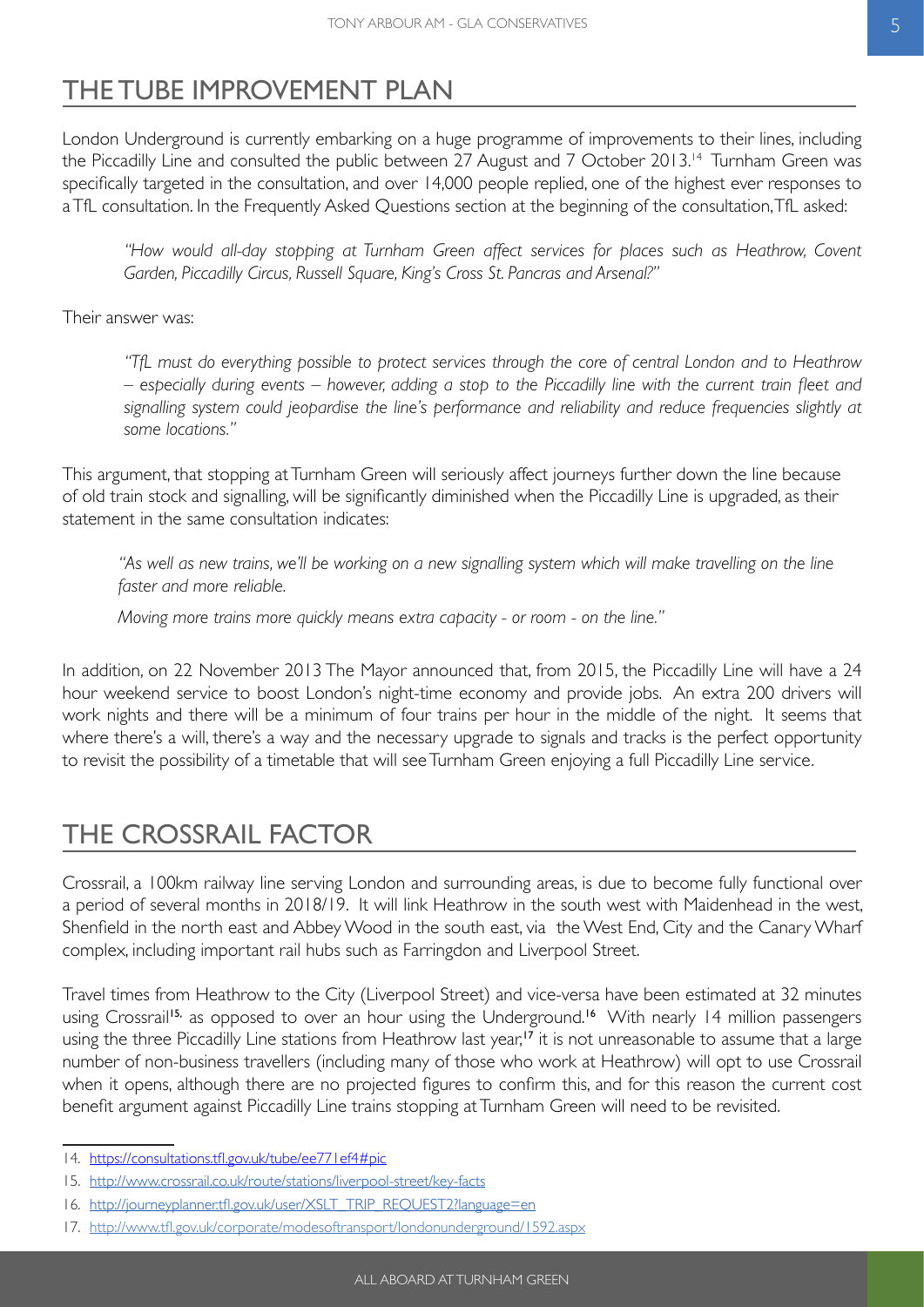### <span id="page-7-0"></span>CONCLUSION / RECOMMENDATIONS

The issue of Piccadilly Line trains stopping at Turnham Green throughout the day has been one for discussion, campaign and online comment for many years now. With the future upgrade of the Piccadilly Line, the increasing number of passengers using Turnham Green station, with its resultant platform overcrowding, and the impending arrival of Crossrail, the factors involved in the ruling by Transport for London not to modify a timetable that was instituted in the 1990s have changed substantially. There is now a strong case for an immediate investigation into the future of Turnham Green with regard to Piccadilly Line trains.

#### Our recommendations are as follows:

- ⋅ That the Mayor instructs Transport for London (TfL) to fully integrate Turnham Green into the Piccadilly Line and ensure that all Piccadilly Line trains stop at Turnham Green from January 2014.
- ⋅ If the Mayor and TfL are, at this stage, unwilling to agree to our first recommendation then they should give an assurance that, following the upgrade of the Piccadilly Line in 2015 and with the added benefit of the future Crossrail service, all Piccadilly Line trains will stop at Turnham Green station.
- ⋅ In addition the Mayor and TfL should introduce a 6-month pilot scheme from January 2014 allowing Piccadilly Line trains to stop at Turnham Green station on a regular basis throughout weekdays and weekends in order to assess comprehensively the viability of making this a permanent change.

2013